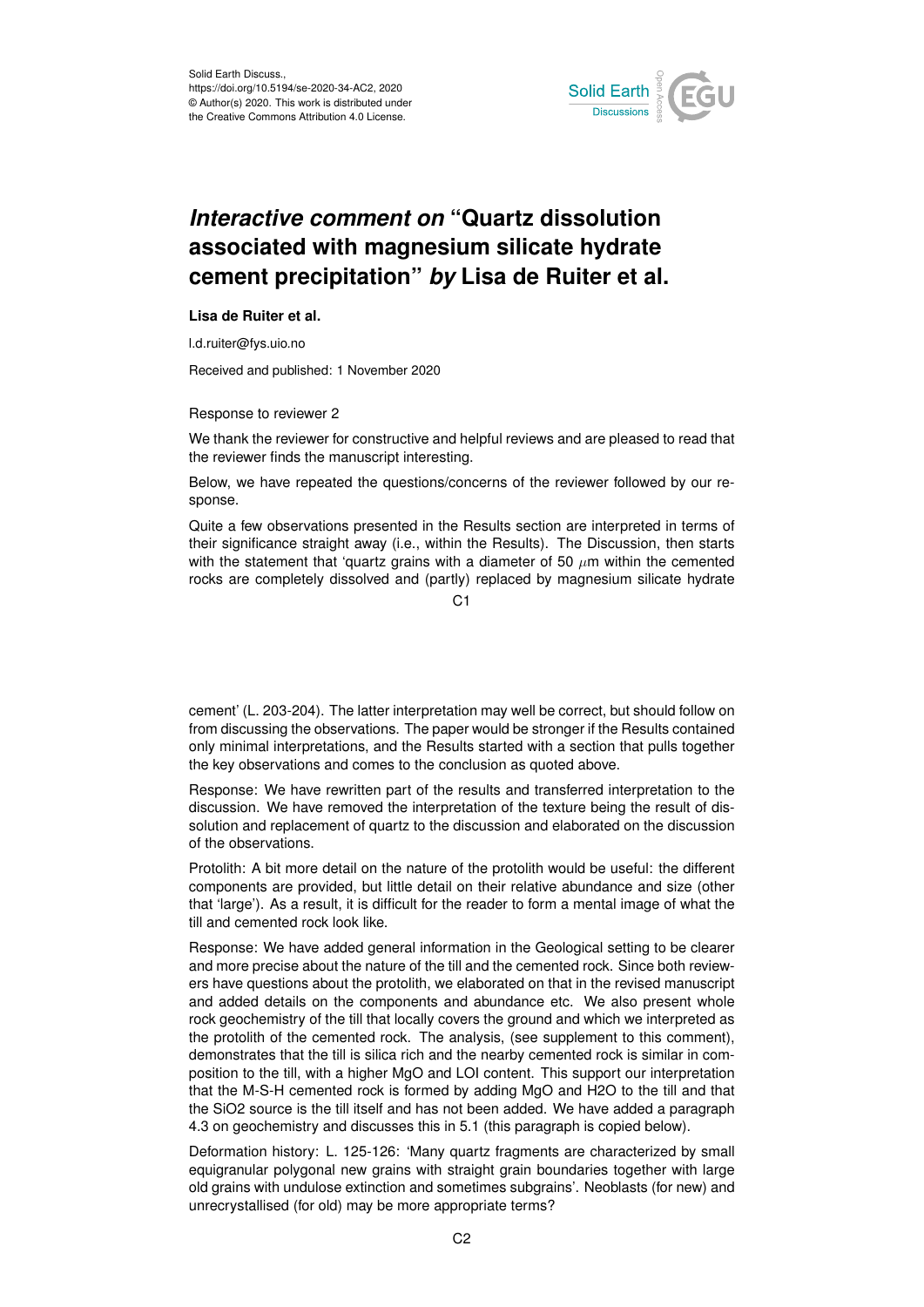Response: We have changed the text in accordance with the suggestion.

L. 128-130: 'In addition, essentially all quartz grains, including the dynamically recrystallized grains, show undulose extinction, which indicates that the quartz was plastically deformed by dislocation processes again in a later stage'. It's not clear to me why undulose extinction requires a separate, later phase of deformation; could this not simply relate to the initial recrystallisation process itself?

Response: Recrystallization (=deformation phase 1) should lead to non-deformed crystals, which must go through a second deformation stage to become deformed and have undulose extinction. However, we agree that in practice this might not necessary be the later deformation phase and have changed the wording of the sentence.

Fig. 2c: this is a histogram of 1730 quartz grains in the cemented rock, implying an upper grain size limit of 45 micron. It is not clear to me how this relates to the photomicrograph shown in panel a, where there are clearly visible grains of up to â Lij300 micron. Panel A is from a non-cemented rock, but what would have happened to the large grain during cementation? Presumably they would be more resistant to reaction than the small neoblasts?

Response: The histogram is about the newly recrystallized quartz grains and subgrains and does not include the 'old' grains which are present in panel A. Occasionally, we find these non-recrystallized grains within the cemented rock. However, the recrystallized grains appear to have a significant role in the cementation process as we can often find them partly or completely being dissolved within the cemented rock. Therefore, the histogram focusses on these grains only. The figure caption has been changed to avoid further confusion.

Microtextures: L. 148-151: 'When the cement has replaced the outer few  $\mu$ m of the grains, the dissolution is commonly no longer accompanied by cement precipitation, as indicated by the presence of honeycomb-like pore spaces, after the shape of quartz grains, in which sometimes relicts of quartz can be observed (Fig. 3c)'. Is there a

C3

possibility that these pore spaces did in fact contain quartz but that these grains have been plucked out of the sample during sample preparation?

Response: We are aware that sample preparation may create this texture that may lead to erroneous interpretations and we cannot be very sure that quartz has not been plucked. However, the delicate honeycomb texture is perfectly preserved, and it is difficult to see how the quartz can be plucked without damaging the honeycomb texture. Besides, the texture is also visible in the SE images of figure 4, where we used whole rock pieces that have not been through the process of cutting or polishing.

L. 182-184: 'the etch pits density is 1010 cm-2 with the reacted surface being larger than the non-reacted surface'. Two questions: 1) the text provides the etch pit density, but in the caption to figure 6 the same number is quoted as the dislocation density. Please clarify. 2) Is the sentence trying to say that the etch pit density is larger on the being larger on the reacted surface than on the non-reacted surface, or is it referring to the actual physical size of the reacted vs non-reacted surfaces? The caption is indeed not correct, this should be the etch pit density and has been corrected. The sentence was supposed to mean that the majority of the surface has been reacted, so that there is more reacted (physical) surface than there is non reacted surface. This is indeed not clearly written and has been improved.

Time line: 'these cemented rocks occur in the mine tailings of mines that were active until about 100 years ago, indicating that the grains dissolved in less than 100 years' (L. 205-206). This is only demonstrably true if the cement occurs between different rocks of the tailings pile, rather than within the individual rocks on the pile. Please link back to the description of the occurrence of the cement (e.g., on the wall of the tunnels) and provide a robust timeline.

Response: The cement does indeed form between the different rocks of the tailing pile, we added this to the description. MSH cement forms also outside the mining areas, typically where the soil develop openings due to mass movements downhill and on the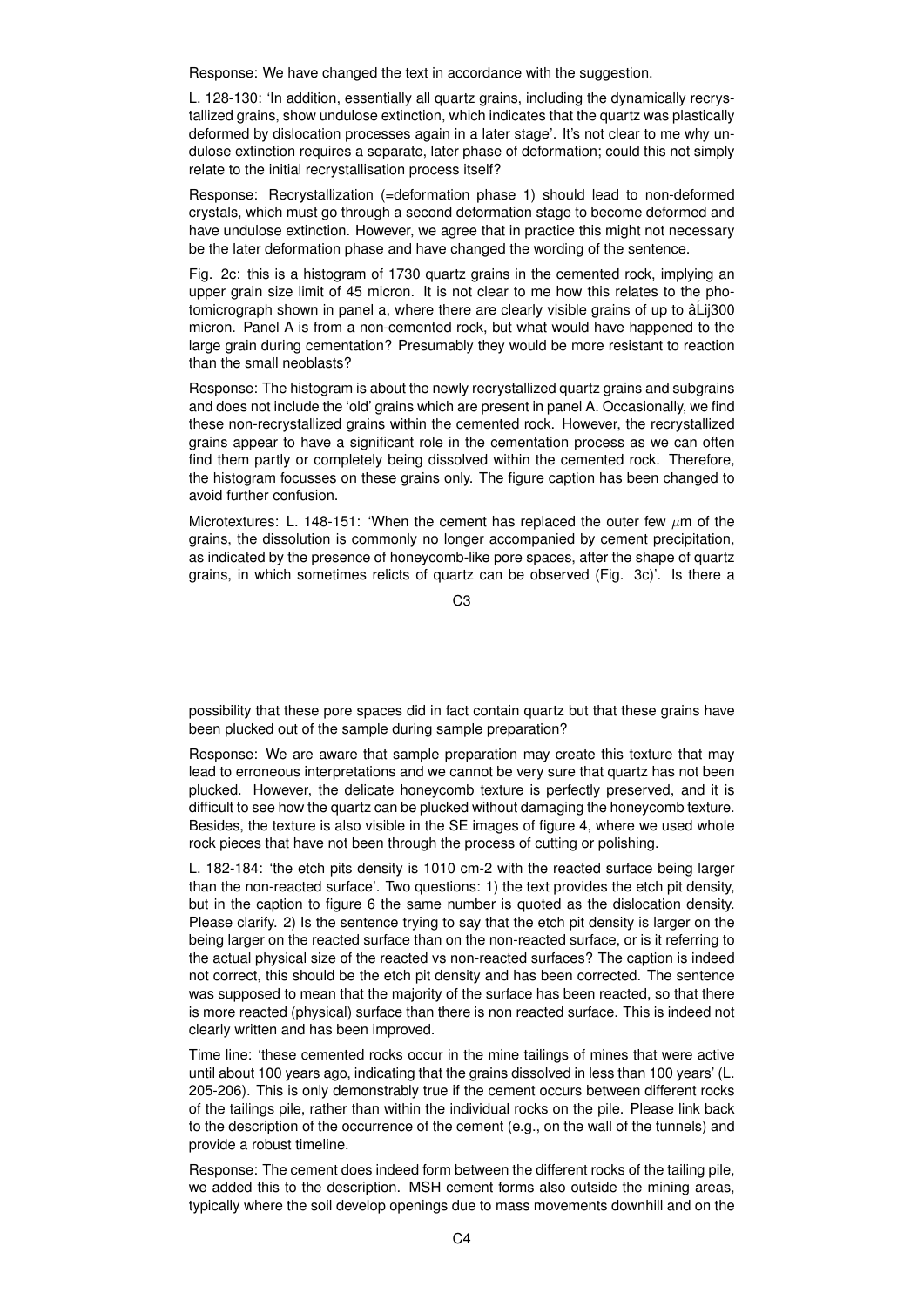downhill side of boulders where the groundwater can evaporate. For such cases, the cement can have formed in the period between the glaciation and present. Where the evaporation sites are created by the miners, we argue that the process started at the time the miners dug their trenches. Since the cement is developed in the evaporation zone and not behind this zone, we feel confident that this cement is formed post mining activity.

Reaction history: 'the fluid can still access the quartz surface since the cement is porous' (L. 363-364). Isn't the amorphous silica in the way? It has already precipitated in step 3 of the process as described. One of the aspects that is not discussed is a possible volume change during reaction. Do you have any constraints on this? It is possible that the honeycomb texture of MSH between polygonal grains is in part due to a positive volume change creating pathways for the reactive fluids to penetrate the quartz? This may provide an additional way in which the reaction proceeds, and could also contribute to the high reaction rate.

Response: We thank the reviewer for this very constructive question. We have added this possibility to the revised manuscript. It should be considered that, as is explained in the discussion, amorphous layer precipitation is usually thought of as slowing down or ceasing dissolution, since it covers the reactive surface. However, in multiple studies (e.g. Ruiz-Agudo et al., 2012) it is suggested that if the amorphous silica reacts to form a secondary phase (in this case cement), the surface is exposed again which leads to more dissolution. This would mean the amorphous silica is not in the way, as it will react to form the cement.

Figures: Fig. 5: In the caption, please describe the type of image this represents (SE/BSE/TEM), and whether or not this is a polished surface. Response: This is now added.

Fig. 7: In the text, it is written that 'these fibres of the cement are attached to and partly intergrown with the amorphous layer' (L. 191). Please highlight those areas in Fig. 7

 $C<sub>5</sub>$ 

where the reader can make this observation. Response: This has been added.

Writing: L. 14: as a result L. 45-47: 'Also, the recent findings of De Ruiter and Austrheim 45 (2018) indicate dissolution of quartz in natural high pH conditions that is much faster than experimental studies and rate equations predict for the relevant conditions.' Suggested phrasing: 'Also, De Ruiter and Austrheim (2018) recently found that the dissolution of quartz in natural high-pH conditions is much faster than experimental studies and rate equations predict for the relevant conditions.' Response: This has been changed

L. 51, 90, 104, 206, 209, 217, 228, 241, 353, 359, 388: please use subscripts and superscripts where appropriate Response: We have changed this

L. 94: where=were Response: changed

L. 93-95: 'It is furthermore unlikely that the cementation started before the mines where abandoned in the 1920's, as this would influence the mine tailing in which the trench is present and would have made it unlikely that the cement is only present on the outer few cm of the trench.' This sentence is unclear to me; please rephrase. Response: We have reworded this sentence.

5.1. Geochemistry and M-S-H formation Till is produced by mechanical weathering and is assumed to produce a robust average composition of the upper continental crust (Goldschmidt 1933, Gaschnig et al. 2016). The composition of the till (Table 1) show no or little geochemical signature from the underlaying ultramafite and suggest that the glacier must have collected an area much wider than the Feragen ultramafite. We can therefore not relate the till to a nearby lithology. The similarity in composition between the till and the M-S-H cemented tillite for most oxides, suggests that the till is the protolith to the M-S-H cemented tillite. The composition (reduced SiO2 and increased MgO and LOI in the tillite compared to the till) gives support to the textural observation that quartz is replace by M-S-H cement through a dissolution precipitation mechanism (Putnis 1992). We relate the cement formation to the weathering of the